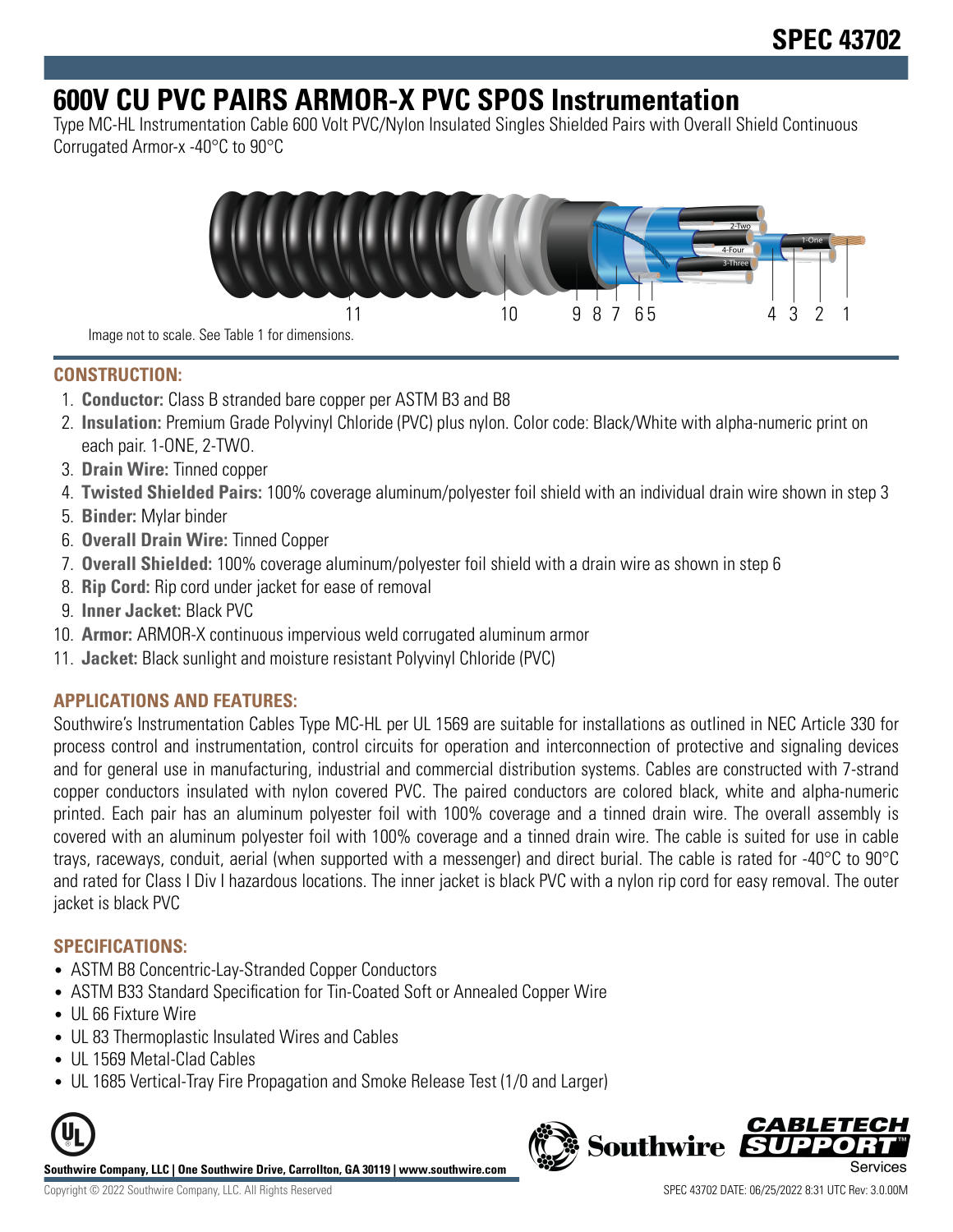- UL 2225 Cables and Cable-Fittings For Use In Hazardous (Classified) Locations
- IEEE 1202 FT4 Flame Test (70,000) BTU/hr Vertical Tray Test
- EPA 40 CFR, Part 26, Subpart C heavy metals per Table 1, TCLP method

#### **SAMPLE PRINT LEGEND:**

SOUTHWIRE® #P# ARMOR-XTRA TYPE MC-HL (UL) SHLD PR XXAWG OVERALL SHIELDED PVC-N CDRS 90°C JKT SUN RES. DIR BUR FOR CT USE IEEE 1202/FT4 -40°C 600V (YR) USA SEQUENTIAL MARKING

#### **Table 1 – Weights and Measurements**

| <b>Stock</b><br>Number | Cond. Size    | Number of<br>Pairs | Insul.<br><b>Thickness</b> | Jacket<br><b>Thickness</b> | Approx.<br>OD | Approx.<br>Weight | Min Bending<br>Radius | DC Resistance @ 25°<br>C. |
|------------------------|---------------|--------------------|----------------------------|----------------------------|---------------|-------------------|-----------------------|---------------------------|
|                        | AWG/<br>Kcmil | pair               | mil                        | mil                        | inch          | lb/1000ft         | inch                  | $\Omega/1000$ ft          |
| 890572                 | 18            | $\mathbf{2}$       | 20                         | 60                         | 0.71          | 207               | 4.97                  | 6.66                      |
| 890573                 | 18            | 4                  | 20                         | 60                         | 0.8           | 260               | 6.02                  | 6.66                      |
| 890574                 | 18            | 8                  | 20                         | 60                         | 1.01          | 455               | 7.07                  | 6.66                      |
| 890575                 | 18            | 12                 | 20                         | 60                         | 1.11          | 593               | 7.77                  | 6.66                      |
| 890577                 | 18            | 16                 | 20                         | 60                         | 1.32          | 766               | 9.24                  | 6.66                      |
| 8905590                | 16            |                    | 20                         | 60                         | 0.63          | 166               | 4.41                  | 4.18                      |
| 8905600                | 16            | $\overline{2}$     | 20                         | 60                         | 0.75          | 237               | 5.25                  | 4.18                      |
| 8905610                | 16            | 4                  | 20                         | 60                         | 0.94          | 366               | 6.58                  | 4.18                      |
| 8905620                | 16            | 8                  | 20                         | 60                         | 1.11          | 541               | 7.77                  | 4.18                      |
| 8905630                | 16            | 12                 | 20                         | 60                         | 1.32          | 798               | 9.24                  | 4.18                      |
| 890564                 | 16            | 16                 | 20                         | 60                         | 1.4           | 964               | 9.8                   | 4.18                      |
| 8905650                | 16            | 24                 | 20                         | 60                         | 1.66          | 1436              | 11.62                 | 4.18                      |
| 890566                 | 16            | 36                 | 20                         | 60                         | 1.88          | 1901              | 13.16                 | 4.18                      |

All dimensions are nominal and subject to normal manufacturing tolerances

◊ Cable marked with this symbol is a standard stock item

**Southwire Company, LLC | One Southwire Drive, Carrollton, GA 30119 | www.southwire.com**